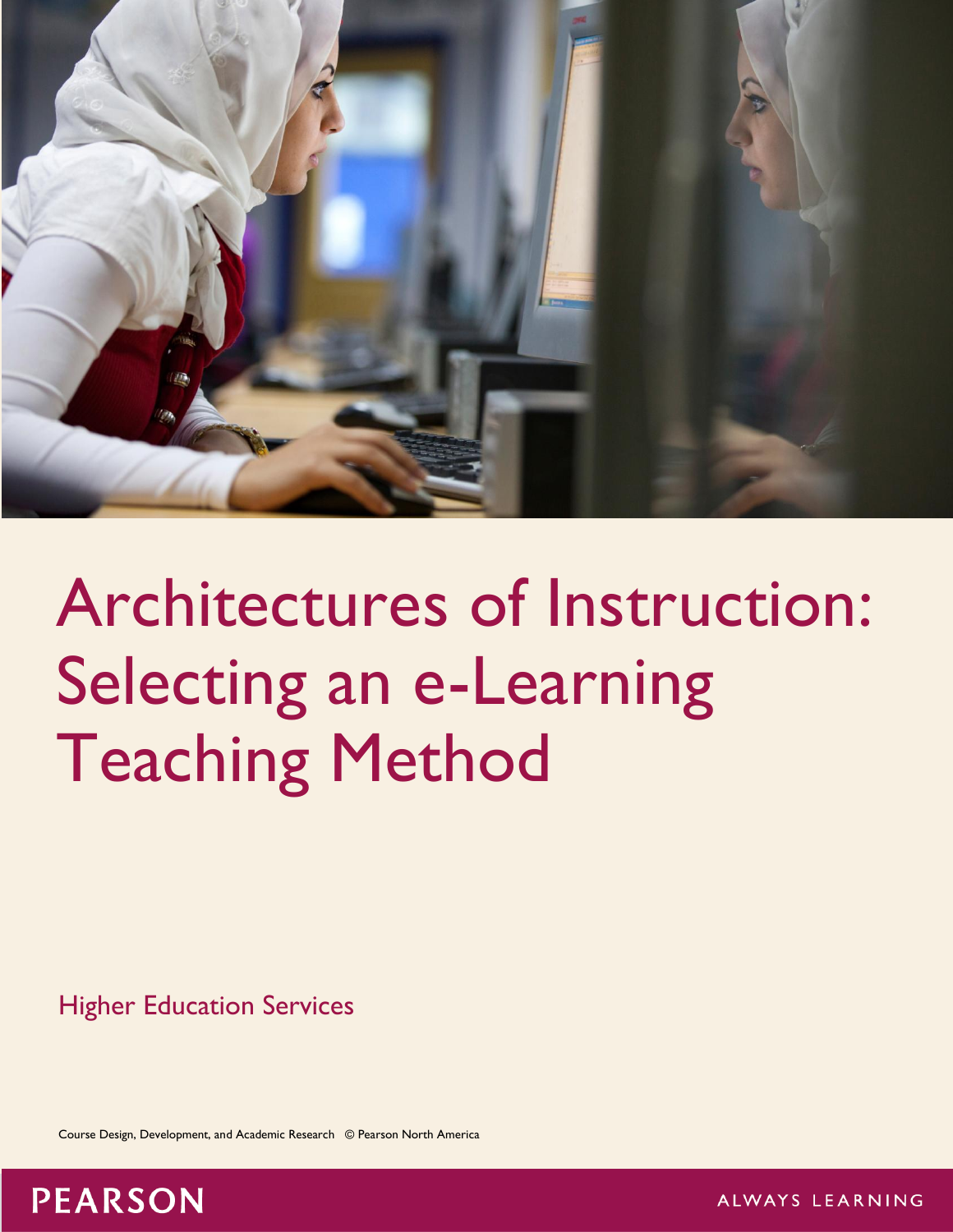Clark (2000) and Clark and Mayer (2008) suggest that instructional design for e-learning generally follows one of three approaches, each reflecting a different metaphor for learning arising during the last 100 years of educational research. These approaches are receptive, directive, and guided discovery. While necessarily simplified, these approaches provide a useful framework for understanding and interpreting research in the science of instruction. Selecting an effective instructional architecture requires knowing which of these delivery methods is best for teaching which learning outcomes to which learners under which circumstances (Mayer, 2011).

## Three Architectures of Instruction

### Receptive Architecture

According to the information acquisition metaphor of learning, the purpose of instruction is to disseminate information to learners who then store received ideas in memory. The instructional architecture associated with this metaphor is referred to as receptive because it views learners primarily as recipients of information. Common instructional delivery methods associated with this architecture include traditional lecturing, textbook reading, and instructor modeling. In each case a learner is exposed to ideas with minimal interactivity.

**Learning benefits.** The benefits of receptive delivery methods are particularly notable for learners with low content knowledge. Receptive methods have been shown effective in assisting learners to link their prior knowledge with incoming information, making abstract ideas concrete through use of analogies and metaphors, and capturing learner attention through compelling narratives (deWinstanley & Bjork, 2002; Willingham, 2009). Additionally, by modeling processes or procedures, including the use of worked examples, learner cognitive resources are freed to focus on encoding relevant information, thereby producing greater learning gains than if required to solve problems immediately (Renkl, 2002; Hattie & Yates, 2014). Finally, use of instructional explanations can impart the practical significance of an idea, draw attention to important relationships or common misunderstandings, and increase knowledge transfer by providing insight into the underlying principles and concepts behind a learning objective (Schwartz & Bransford, 1998; Wittwer & Renkl, 2008).

**Learning challenges.** The limited capacity of our working memory systems, however, means that excessive information presentation using receptive delivery methods can also produce cognitive overload (Gobet & Clarkson, 2004; Sweller, Merrienboer, & Paas, 1998). Successful encoding of information requires that learners take frequent breaks from receptive approaches in order to engage in active learning strategies (e.g., retrieval practice, elaboration, and reflection). Research has also found that learner misconceptions and false beliefs are difficult to eliminate through receptive methods while at the same time they interfere with comprehension of received material (Aydeniz & Kotowski, 2012; Kendeou & van den Broek, 2005). Given the absence of feedback in receptive architectures many

Course Design, Development, and Academic Research © Pearson North America Page 2 and 2008 and 2008 and 2008 and 2008 and 2008 and 2008 and 2008 and 2008 and 2008 and 2008 and 2008 and 2008 and 2008 and 2008 and 2008 and 20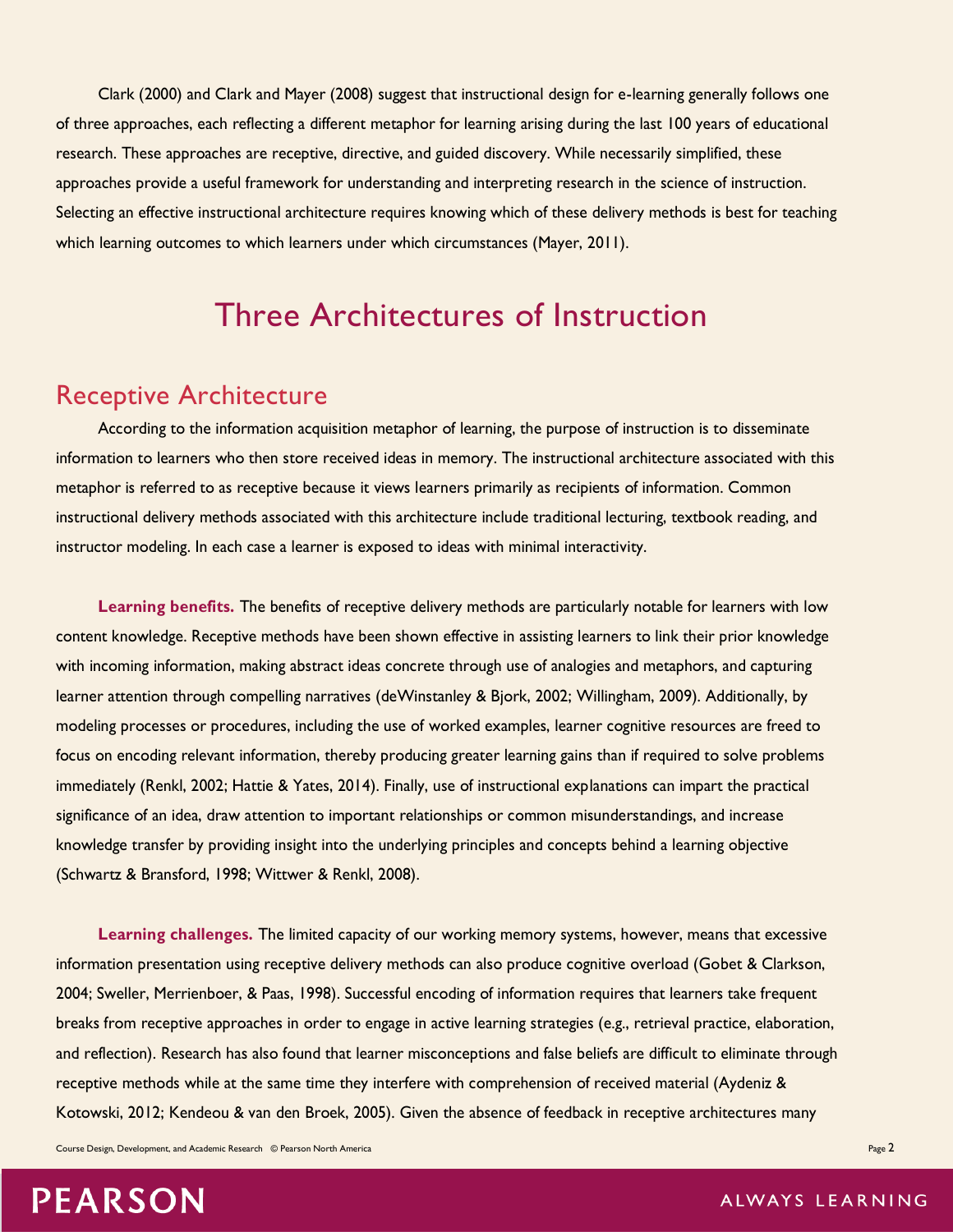learners are also likely to succumb to "illusions of competence," believing they understand material better than they actually do, while lacking an awareness of what content needs additional study or attention (Karpicke, Butler, & Roediger, 2009; Kruger & Dunning, 1999). And if learners already have a high degree of familiarity with the material, instructional explanations will be redundant and interfere with existing learner self-explanations, resulting in poorer learning outcomes (Leppink, Broers, Imbos, van der Vleuten, & Berger, 2011).

## Directive Architecture

Directive instructional architecture is based on a response strengthening metaphor that views learning as the result of appropriately supplied rewards and punishments in response to learner performance. Directive delivery methods emphasize the importance of learners progressing through highly structured, and carefully predefined, interactions eliciting frequent learner responses in conjunction with prompt feedback. Common directive instructional approaches include computer adaptive instruction, check-your-understanding activities, and procedural training programs. Directive architectures are characterized by moderate levels of interactivity as learners are frequently expected to provide answers or select next steps.

**Learning benefits.** Directive instructional architectures often employ segmented presentations and afford substantial learner control over pacing, two features that help to manage learner cognitive load (Clark, 2000; R. Mayer & Moreno, 2003). Frequent learner input also lends directive instructional methods to retrieval and rehearsal activities that support successful long-term learning (Karpicke & Blunt, 2011; Rohrer & Pashler, 2010). Directive instructional methods are also crucial in supporting the extensive practice required to achieve mastery and automaticity in the foundational skills underlying higher learning outcomes (Cumming & Elkins, 1999). Many kinds of procedural knowledge and skills are immune to receptive methods and require directive instruction (Wittwer & Renkl, 2010). Finally, frequent learner responses provide crucial feedback to both students and instructors regarding learning progress and areas in need of improvement.

**Learning challenges.** Directive methods, because of their highly structured and predetermined nature, often produce poorer results when the desired outcome is strategic or principle-based. Extensive use of directive methods can also result in a lack of cognitive flexibility with learners simply mastering rule application while failing to understand broader conceptual or contextual implications. Consequently, focus on near-transfer skill acquisition can neglect the development of a broader conceptual understanding of a topic and become simply a mechanism for reinforcing rote procedural knowledge (Clark, 2000). Finally, directive methods can negatively impact learning through an expertise reversal effect as individuals with sufficient mastery of a topic find the highly segmented and sequential interactions demotivating and interfering with preexisting knowledge (Blayney, Kalyuga, & Sweller, 2009).

## Guided Discovery Architecture

Course Design, Development, and Academic Research © Pearson North America **Page 3** and Course Page 3 and 2011 and 2012 and 2013 and 2013 and 2013 and 2013 and 2013 and 2013 and 2013 and 2013 and 2013 and 2013 and 2013 and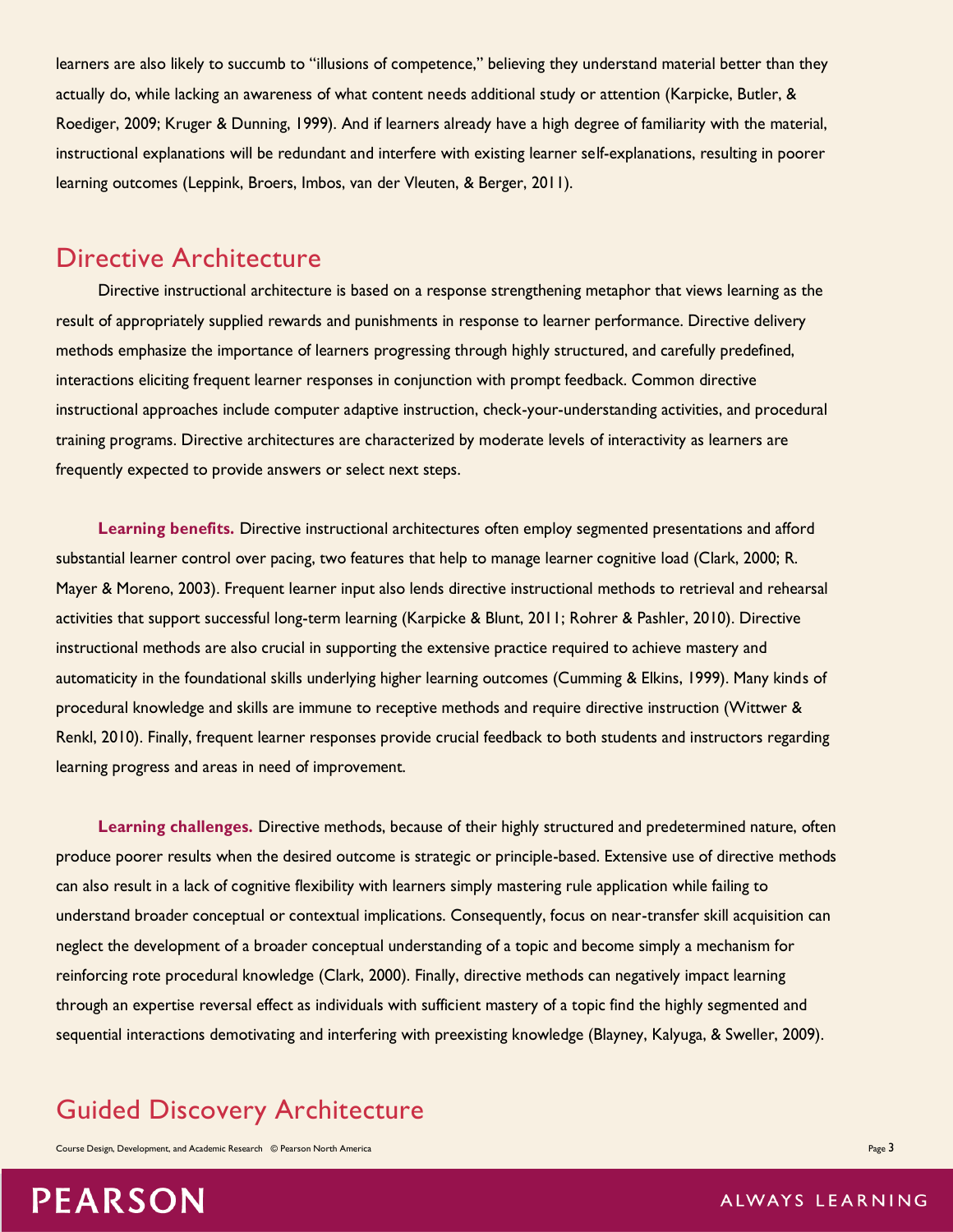Guided discovery methods emerged from research supporting the view that learning is an inherently constructive process. The role of instruction, according to the guided discovery approach, is to provide opportunities for learners to construct knowledge by placing them in authentic situations requiring active and personal sensemaking. Instructional delivery methods associated with the guided discovery approach include the use of case studies, project or problem-based work, and real-world simulations. Guided discovery methods are often characterized by high levels of learner interaction with minimal direct instruction.

**Learning benefits.** Guided discovery architecture is typically most beneficial for high-knowledge learners who do not require strong instructional scaffolding. Once learners have gained sufficient expertise in foundational skills, research evidence supports the value of having learners work on complex real-world problems that promote the acquisition of transferable and flexible knowledge (Merrill, 2002). The use of case studies and problem-solving activities can enhance the transfer of knowledge outside the instructional environment by maximizing the similarity between the teaching and transfer situations (Mayer, 2002). Properly designed guided discovery methods can also be useful for teaching far-transfer skills (e.g., critical and creative thinking) to supplement domain specific content knowledge (Clark, 2005). Another valuable effect of the discovery approach is in cultivating learner ownership over the learning process by providing meaningful, engaging, and interesting problems to solve (Jonassen, 1999). Finally, experiments have shown that having students attempt to invent a solution prior to receiving direct instruction explaining the answer can result in significant learning gains compared to receptive instruction alone (D. L. Schwartz & Martin, 2004).

**Learning challenges.** Discovery instructional methods should be used with care, however, as research has found that novice learners are likely to find minimally guided discovery activities cognitively overwhelming (Kirschner, Sweller, & Clark, 2006; Mayer, 2004). High fidelity learning environments, those closely approximating real-world environments and/or discipline procedures (e.g., having students behave like scientists), introduce many extraneous and irrelevant details that can interfere with successful learning (Moreno & Mayer, 2000; Moreno & Mayer, 2002). Research has demonstrated that instructional design should minimize unnecessary information as much as possible during initial knowledge acquisition periods in order to minimize learner cognitive load (R. E. Mayer, Heiser, & Lonn, 2001). Additionally, the absence of direct instructional elements, which characterizes many discovery approaches, can prevent learner contact with essential material as well as deny instructors the ability to ensure learners are constructing desired mental models (Mayer, 2011). As Halpern and Hakel note (2003), experience alone is often a poor teacher and 'authentic' situations often lack the systematic and corrective feedback required to evaluate and improve learning outcomes (Halpern & Hakel, 2003). Comprehensive meta-analyses comparing the effectiveness of various instructional methods strongly support the conclusion that the majority of instruction should involve direct rather than discovery-based instructional approaches (John Hattie, 2009).

Course Design, Development, and Academic Research © Pearson North America Page 4 and 2008 and 2008 and 2008 and 2008 and 2008 and 2008 and 2008 and 2008 and 2008 and 2008 and 2008 and 2008 and 2008 and 2008 and 2008 and 20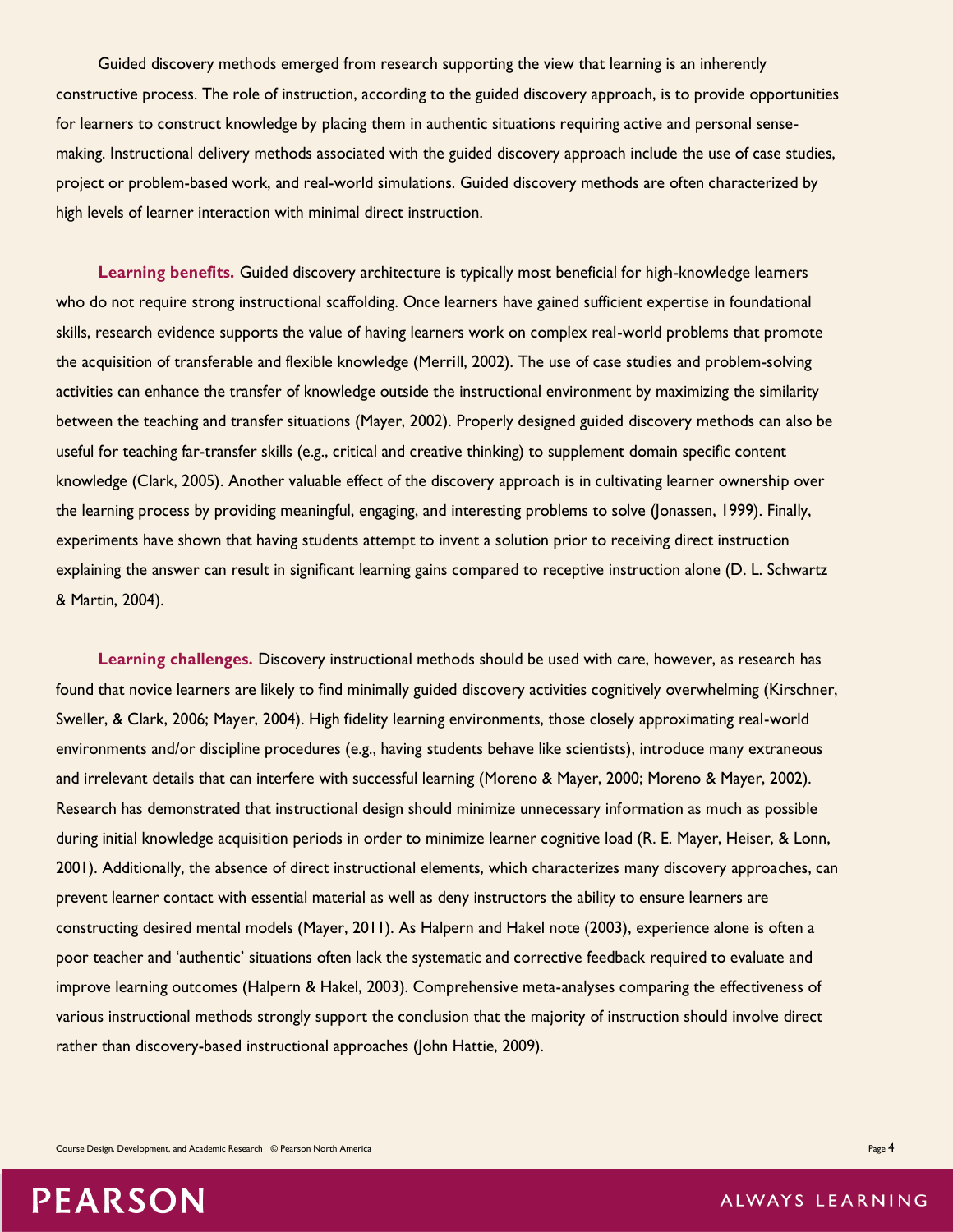# Which Instructional Architecture Should I Use?

It should be evident from the preceding discussion that cultivating enduring, meaningful, and transferable knowledge requires a holistic instructional design approach incorporating all of the discussed approaches (for two attempts to do this, see Merrienboer & Kester, 2005; Merrill, 2002). Furthermore, the effectiveness of any particular instructional method is highly context sensitive, a function of learner prior knowledge, desired learning outcomes, and content complexity. Designing successful e-learning experiences requires continually balancing instructional support and explanation with learner activity and knowledge construction (Wittwer & Renkl, 2010). Highlighted below are examples of effective uses of each instructional architecture discussed in this paper.

#### **Effective Uses of Receptive Methods**

- Pretraining on key concepts, connections, and ideas covered in a lesson (R. Mayer & Moreno, 2003)
- Gaining student 'buy-in' regarding the value and meaningfulness of a learning topic (e.g., beginning a lesson with a relevant story or problematizing a topic to capture learner attention) (Zull, 2004)
- Presenting advanced organizers to activate learner prior knowledge as well as frequent use of metaphors and analogies to connect ideas to students' everyday experiences (Ambrose & Lovett, 2014)
- Demonstrating desired skills and knowledge through the use of expert modeling and worked examples prior to learner practice (Renkl, 2014)
- Small bursts of instructional explanations (5–7 minutes) interleaved within lengthier guided practice opportunities (Rosenshine, 2012)

#### **Effective Uses of Directive Methods**

- Supporting the automatization and overlearning of foundational knowledge and skills (Cumming & Elkins, 1999)
- Formative assessment providing frequent feedback on learner progress and instructional effectiveness (J. Hattie & Timperley, 2007)
- Development of procedural knowledge and near-transfer skills (Clark, 2000)
- Management of cognitive load through segmented presentations and learner control over pacing (Clark & Mayer, 2008)
- Promoting active learning by incorporating interactive elements requiring retrieval practice, idea generation, and elaborative rehearsal (Roediger & Pyc, 2012)
- Transitioning from worked examples to authentic problems through partial completion tasks employing fading of instructional support (Clark & Mayer, 2008)

#### **Effective Uses of Guided Discovery Methods**

 Supporting transfer and knowledge flexibility through interactions with real-life complexity and authentic task situations (Mayer, 2002)

Course Design, Development, and Academic Research © Pearson North America **Page 5** and Course of Page 5 and 2008 and 2008 and 2008 and 2008 and 2008 and 2008 and 2008 and 2008 and 2008 and 2008 and 2008 and 2008 and 2008 a

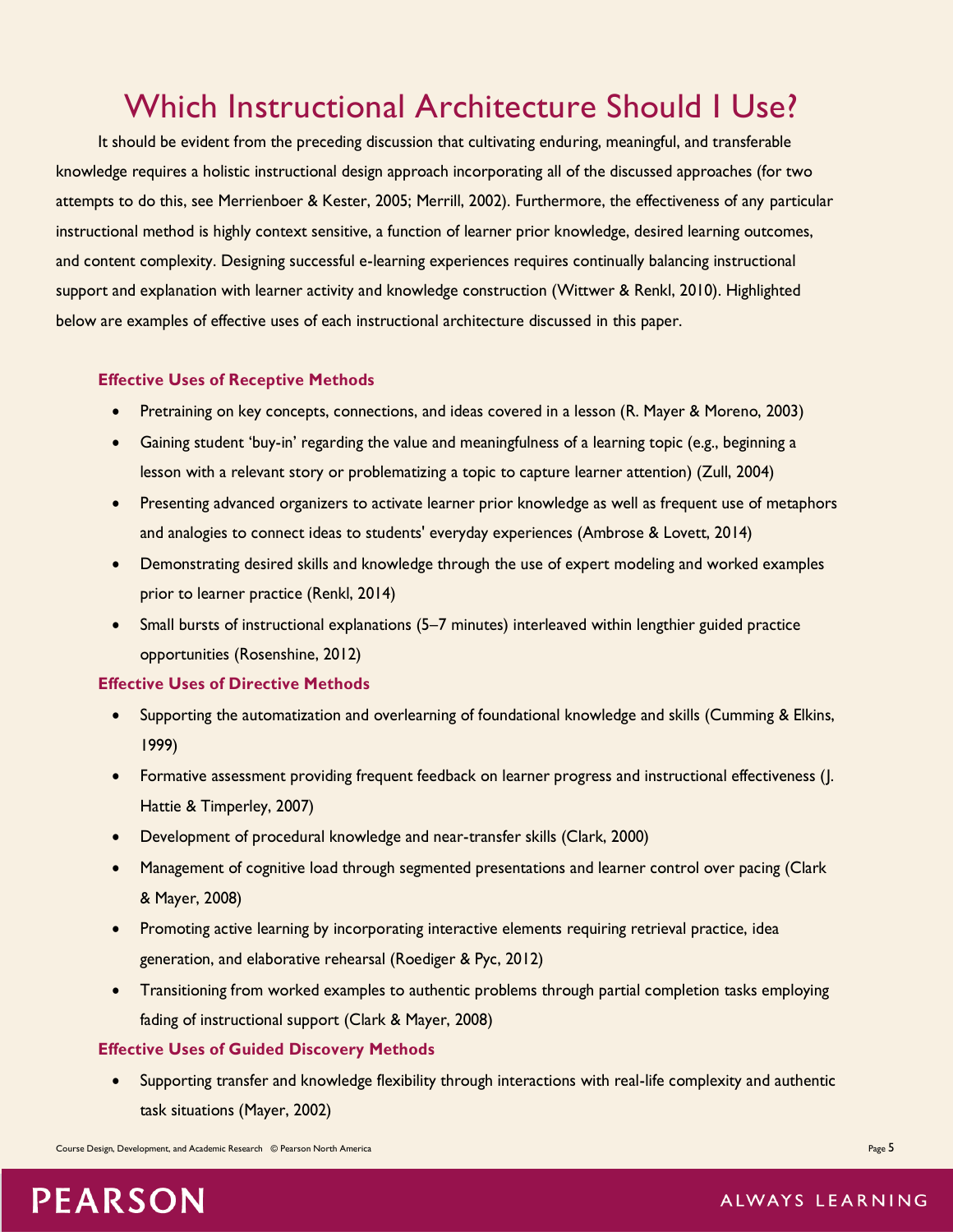- Developing far-transfer knowledge such as creative, critical, and practical thinking skills (Clark, 2000)
- Encouraging learner engagement and interest through efforts to solve real-world problems (Merrill, 2002)
- Support high-knowledge learners in applying and elaborating on their existing knowledge base
- Cognitively prime learners for greater retention of material during subsequent direct instruction periods (D. L. Schwartz & Martin, 2004)
- Emphasizing the interconnectedness of ideas across disciplines as well as highlighting the human dimension of knowledge (Fink, 2013)

# Where Can I Learn More?

Clark (2000) provides a comprehensive explanation of the different instructional architectures discussed here and in her other work, e.g. (Clark & Mayer, 2008, Clark, 2005). For an excellent summary of the important roles played by instructional explanations in learning, see the review article by Wittwer and Renkl (2008). A number of articles summarizing the risks of discovery and inquiry-based instructional methods are available (Kirschner, Sweller, & Clark, 2006; Mayer, 2004) and should be reviewed prior to employing these approaches.

## References

- Ambrose, S. A. & Lovett, M. C. (2014). Prior knowledge is more than content: Skills and beliefs also impact learning. In Victor Benassi, Catherine Overson, and Christopher Hakala (Eds.), *Applying science of learning in education: Infusing psychological science into the curriculum* (pp. 7–19). American Psychological Association, Division 2.
- Aydeniz, M., & Kotowski, E. (2012). What do middle and high school students know about the particulate nature of matter after instruction? Implications for practice. *School Science and Mathematics*, *122*, 59–65. doi: 10.1111/j.1949-8594.2011.00120.x
- Blayney, P., Kalyuga, S., & Sweller, J. (2009). Interactions between the isolated–interactive elements effect and levels of learner expertise: experimental evidence from an accountancy class. *Instructional Science*, *38*, 277– 287. doi:10.1007/s11251-009-9105-x
- Clark, R. E. (2000). Four architectures of instruction. *Performance Improvement*, *39*(10), 31–38. doi: 10.1002/pfi.4140391011
- Clark, R. E. (2005). Multimedia learning in e-courses. In Richard Mayer (Ed.), *The Cambridge handbook of multimedia learning* (pp. 589-616). Cambridge University Press.
- Clark, R. E., & Mayer, R. (2008). *e-Learning and the science of instruction: Proven guidelines for consumers and designers of multimedia learning*. San Francisco, CA: John Wiley & Sons, Inc.

Course Design, Development, and Academic Research © Pearson North America Page 6 and 2008 and 2008 and 2008 and 2008 and 2008 and 2008 and 2008 and 2008 and 2008 and 2008 and 2008 and 2008 and 2008 and 2008 and 2008 and 20

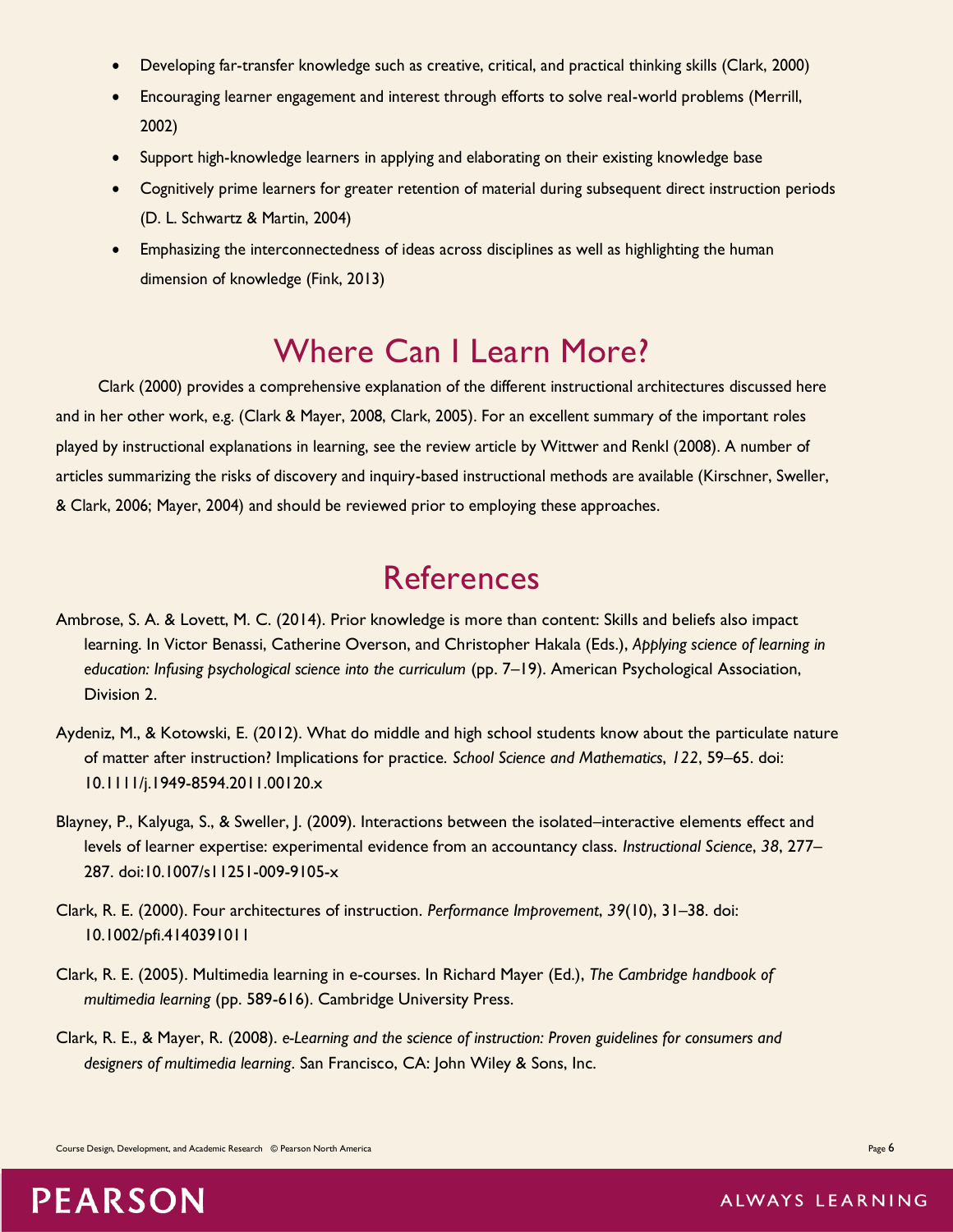- Cumming, J., & Elkins, J. (1999). Lack of automaticity in the basic addition facts as a characteristic of arithmetic learning problems and instructional needs. *Mathematical Cognition*, *5*, 149–180. Retrieved from http://www.tandfonline.com/doi/abs/10.1080/135467999387289
- deWinstanley, P., & Bjork, R. (2002). Successful lecturing: Presenting information in ways that engage effective processing. *New Directions for Teaching and Learning, 89*, 19–32. Retrieved from http://onlinelibrary.wiley.com/doi/10.1002/tl.44/full
- Fink, L. D. (2013). *Creating significant learning experiences: An integrated approach to designing college courses*. San Francisco, CA: John Wiley & Sons, Inc.
- Gobet, F., & Clarkson, G. (2004). Chunks in expert memory: Evidence for the magical number four ... or is it two? *Memory (Hove, England)*, *12*, 732–47. doi:10.1080/09658210344000530
- Halpern, D. F., & Hakel, M. D. (2003, July). Applying the science of learning. *Change*, *35*, 36–41.
- Hattie, J. (2013). *Visible learning: A synthesis of over 800 meta-analyses relating to achievement*. New York: Routledge.
- Hattie, J., & Yates, G. C. (2013). *Visible learning and the science of how we learn*. New York: Routledge.
- Hattie, J., & Timperley, H. (2007). The power of feedback. *Review of Educational Research*, *77*, 81–112. doi:10.3102/003465430298487
- Jonassen, D. (1999). Designing constructivist learning environments. In Charles Reigeluth (Ed.), *Instructional-design theories and models: A new paradigm of instructional theory* (Vol. 2). New York: Routledge.
- Karpicke, J. D., & Blunt, J. R. (2011). Retrieval practice produces more learning than elaborative studying with concept mapping. *Science*, *331*, 772–5. doi:10.1126/science.1199327
- Karpicke, J. D., Butler, A. C., & Roediger, H. L. (2009). Metacognitive strategies in student learning: Do students practise retrieval when they study on their own? *Memory (Hove, England)*, *17*, 471–9. doi:10.1080/09658210802647009
- Kendeou, P., & van den Broek, P. (2005). The effects of readers' misconceptions on comprehension of scientific text. *Journal of Educational Psychology*, *97*, 235–245. doi:10.1037/0022-0663.97.2.235
- Kirschner, P. A., Sweller, J., & Clark, R. E. (2006). Why minimal guidance during instruction does not work: An analysis of the failure of constructivist, discovery, problem-based, experiential, and inquiry-based teaching. *Educational Psychologist, 41*, 75–86. doi:10.1207/s15326985ep4102\_1
- Kruger, J., & Dunning, D. (1999). Unskilled and unaware of it: How difficulties in recognizing one's own incompetence lead to inflated self-assessments. *Journal of Personality and Social Psychology*, *77*, 1121–34. doi: 10.1037/0022-3514.77.6.1121
- Leppink, J., Broers, N. J., Imbos, T., van der Vleuten, C. P. M., & Berger, M. P. F. (2011). Self-explanation in the domain of statistics: An expertise reversal effect. *Higher Education*, *63*, 771–785. doi:10.1007/s10734-011- 9476-1

Course Design, Development, and Academic Research © Pearson North America Page 7 (2002) and 2008 and 2009 and 2009 and 2009 and 2009 and 2009 and 2009 and 2009 and 2009 and 2009 and 2009 and 2009 and 2009 and 2009 and 2009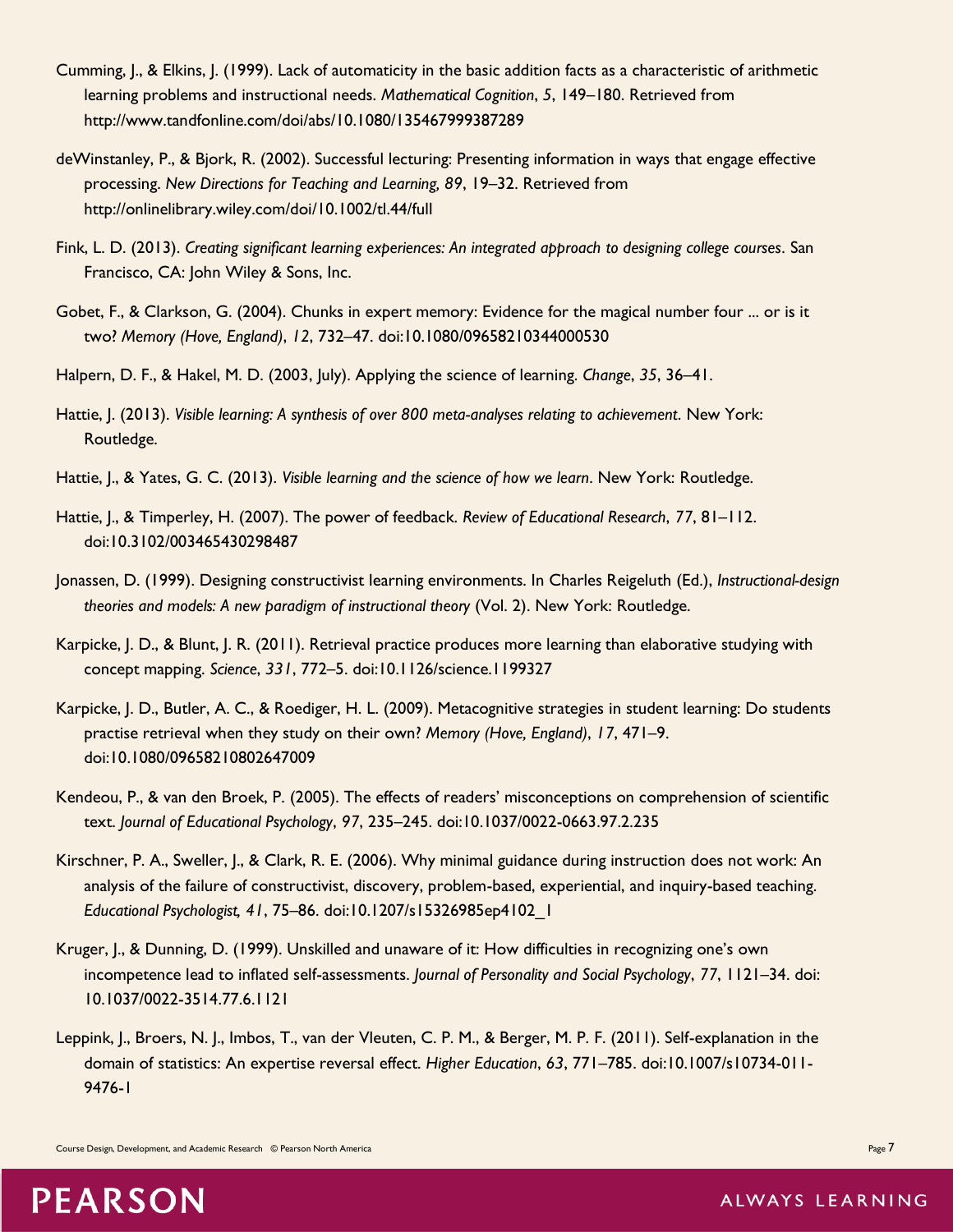- Mayer, R. E. (2004). Should there be a three-strikes rule against pure discovery learning? The case for guided methods of instruction. *The American Psychologist*, *59*(1), 14–9. doi:10.1037/0003-066X.59.1.14
- Mayer, R. E. (2002). *The promise of educational psychology: Teaching for meaningful learning* (Vol. 2). Upper Saddle River, NJ: Prentice Hall.
- Mayer, R. E., Heiser, J., & Lonn, S. (2001). Cognitive constraints on multimedia learning: When presenting more material results in less understanding. *Journal of Educational Psychology*, *93*, 187–198. doi:10.1037//0022- 0663.93.1.187
- Mayer, R., & Moreno, R. (2003). Nine ways to reduce cognitive load in multimedia learning. *Educational Psychologist*, *38*(1), 37–41. doi:10.1207/S15326985EP3801
- Merrienboer, J. J. & Kester, L. (2005). The four-component instructional design model: Multimedia principles in environments for complex learning. In Richard Mayer (Ed.), *The Cambridge handbook of multimedia learning*. Cambridge University Press.
- Mayer, R., (2011). *Applying the Science of Learning.* Boston, MA: Pearson Education, Inc.
- Merrill, M. D. (2002). First principles of instruction. *Educational Technology Research and Development*, *50*(3), 43– 59. doi:10.1007/BF02505024
- Moreno, R., & Mayer, R.E. (2000). A coherence effect in multimedia learning: The case for minimizing irrelevant sounds in the design of multimedia instructional messages. *Journal of Experimental Psychology, 94,* 117–125. doi: 10.1037/0022-0663.92.1.117
- Moreno, R., & Mayer, R. E. (2002). Learning science in virtual reality multimedia environments: Role of methods and media. *Journal of Educational Psychology*, *94*, 598–610. doi:10.1037//0022-0663.94.3.598
- Renkl, A. (2002). Worked-out examples: Instructional explanations support learning by self-explanations. *Learning and Instruction*, *12*, 529–556. doi:10.1016/S0959-4752(01)00030-5
- Roediger, H. L., & Pyc, M. A. (2012). Inexpensive techniques to improve education: Applying cognitive psychology to enhance educational practice. *Journal of Applied Research in Memory and Cognition*, *1*, 242–248. doi:10.1016/j.jarmac.2012.09.002
- Rohrer, D., & Pashler, H. (2010). Recent research on human learning challenges conventional instructional strategies. *Educational Researcher*, *39*, 406–412. doi:10.3102/0013189X10374770
- Rosenshine, B. (2012, Spring). Principles of instruction: Research-based strategies that all teachers should know. *American Educator*, 12–20. Retrieved from http://eric.ed.gov/?id=EJ971753
- Schwartz, D., & Bransford, J. (1998). A time for telling. *Cognition and Instruction*, (September), 37–41. doi:10.1207/s1532690xci1604
- Schwartz, D. L., & Martin, T. (2004). Inventing to prepare for future learning: The hidden efficiency of encouraging original student production in statistics instruction. *Cognition and Instruction*, *22*, 129–184. doi: 10.1207/s1532690xci2202\_1

Course Design, Development, and Academic Research © Pearson North America **Page 8** and Course Page 8 and Course of the America Page 8 and Course of the America Page 8 and Course of the America Page 8 and Course of the Amer